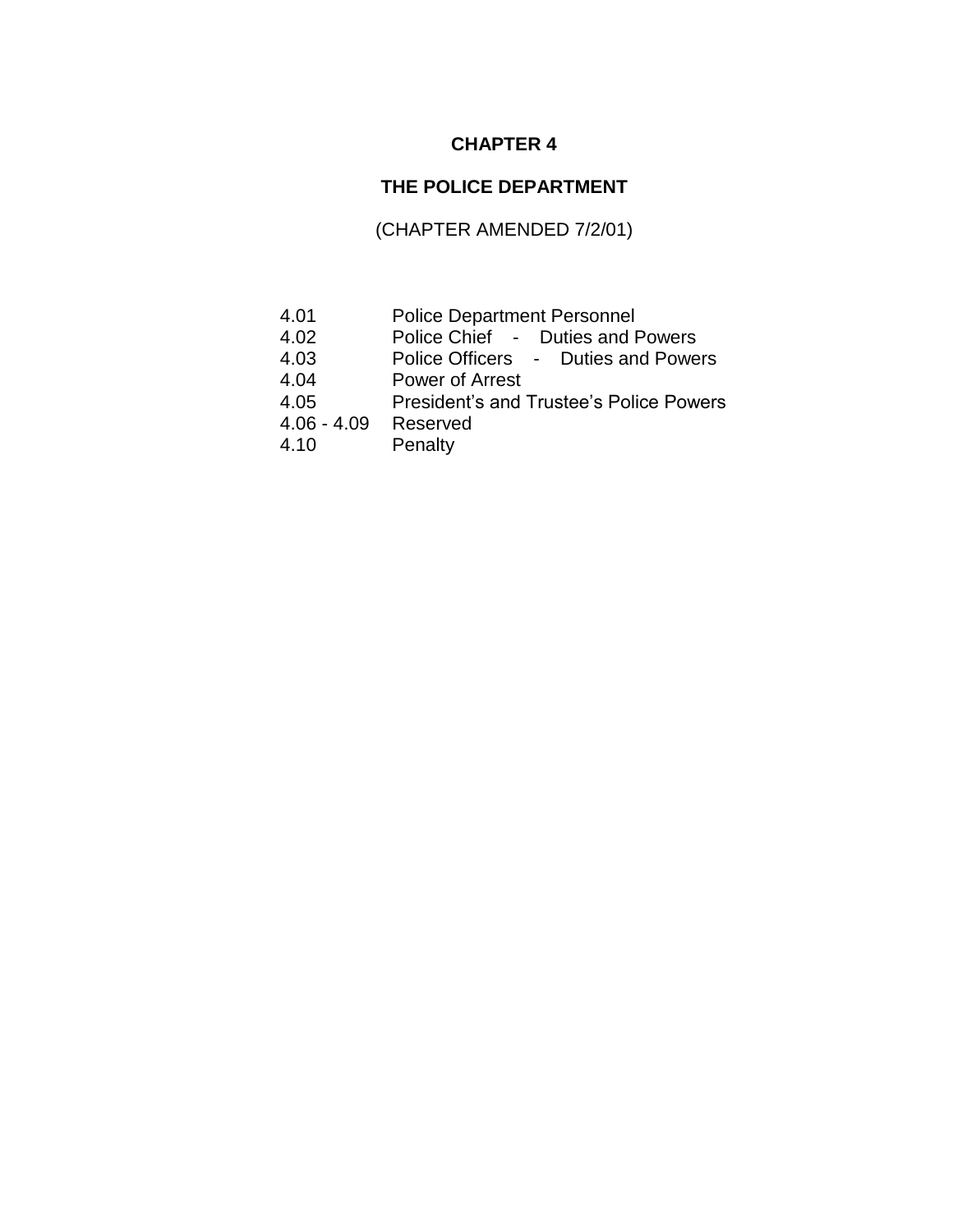### 4.01 **POLICE DEPARTMENT PERSONNEL**.

(1) ENUMERATED. The Police Department shall consist of the Police Chief and such police officers as the Village Board may appoint; upon recommendation of the Chief.

(2) COLLECTION OF FEES. All fees, bail deposits and bonds and other special remuneration or funds collected or received by the Department or any officers thereof shall be turned over to the Clerk/Treasurer.

#### 4.02 **POLICE CHIEF: DUTIES AND POWERS**.

(1) The Police Chief shall possess the powers, enjoy the privileges and be subject to the liabilities conferred and imposed by law.

(2) He shall report to the Village Board, and bring to the board for approval any staffing needs.

(3) He shall cause the public peace to be preserved and see that all laws and ordinances of the Village and State are enforced; and whenever any violation thereof comes to his knowledge, he may cause a requisite complaint to be made and see that the evidence is procured for the attempt of successful prosecution of the offender.

(4) He shall exercise supervisory control over all Department personnel and may adopt, subject to the approval of the Village Board, rules and regulations for the government, discipline, equipment and uniforms of police officers.

(5) He shall be solely responsible for the care and condition of the equipment used by the Department, and have repairs and replacements as deemed necessary within budgeted appropriations.

(6) He shall keep an accurate and complete record of all complaint, arrests, traffic violations, convictions and dispositions of the Department.

(7) He shall prepare annually by October 15, and file with the Clerk/Treasurer an estimate of appropriations needed for the conduct of the Department during the ensuing fiscal year for approval by the Village Board.

(8) He shall approve all expenditures and file with the Clerk/Treasurer for draw on the Village treasury.

#### 4.03 **POLICE OFFICERS: DUTIES AND POWERS**.

Each officer of the Department shall possess the powers conferred on by law and shall preserve the public peace and enforce the laws and ordinances of the State and Village subject to the orders, rules, and regulations of the Chief and the Village Board.